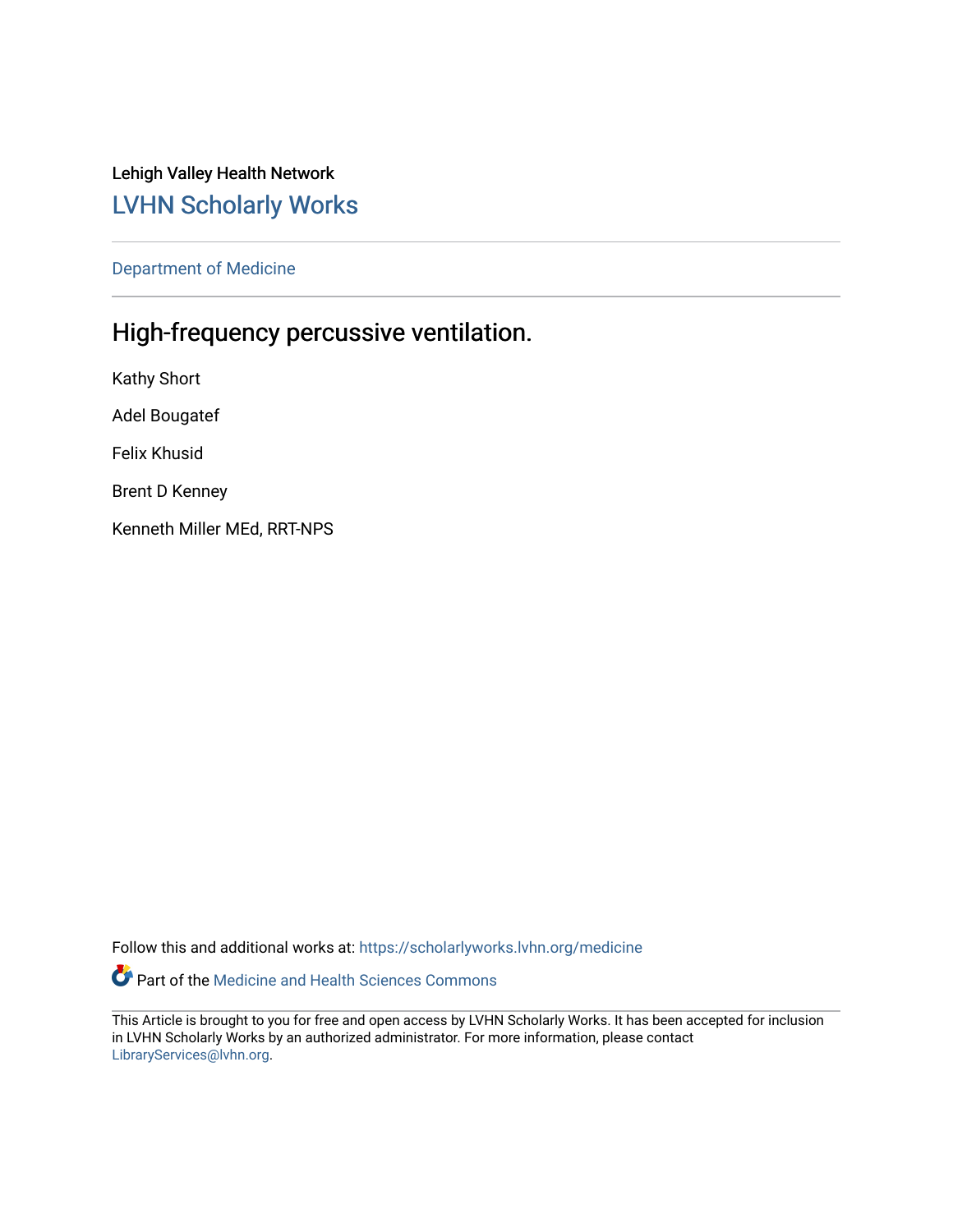# Letters

Letters addressing topics of current interest or material in RESPIRATORY CARE will be considered for publication. The Editors may accept or decline a letter or edit without changing the author's views. The content of letters as published may simply reflect the author's opinion or interpretation of information—not standard practice or the Journal's recommendation. Authors of criticized material will have the opportunity to reply in print. No anonymous letters can be published. Letters should be submitted electronically via Manuscript Central. Log onto RESPIRATORY CARE's web site at http://www.RCJournal.com. Instructions on how to submit a manuscript are on the site and also printed in every issue.

### **High-Frequency Percussive Ventilation**

In the June 2010 issue of the Journal, Allan concluded from an in vitro study of high-frequency percussive ventilation (HFPV) that this ventilation mode may deliver injurious tidal volumes  $(V_T)^1$ . Allan claimed that the results from his experiments showed that with a commercially available Fleisch-type pneumotachograph (3700, Hans Rudolph, Shawnee, Kansas) he was able to measure the mean  $V_T$  of the highfrequency breaths and the low-frequency breaths delivered by HFPV. Allan's objective was to validate a pneumotachograph for HFPV and then exploit data to describe the behavior of both the high and low frequency breaths.

Lucangelo et al, in 2004, conducted a similar study of HFPV and published their data on mean airway pressure measurements, peak inspiratory pressure, positive peak flow, negative peak flow, and  $V_T$  in a lung model, using different levels of compliance and resistance.2 In Lucangelo's experiment,  $V_T$  measurements were obtained by digitally integrating the flow signals of the high and low frequency breaths. Inspiratory positive and negative peak flows were measured during pulse breaths to determine the highest and lowest positive and negative values for the pulse flows characteristic of HFPV. A lung simulator (Medishield, Harlow Essex, United Kingdom) was used and set at 15 different elastic and resistive load combinations. Flow was measured with a number 2 Fleisch-like pneumotachograph connected to a differential pressure transducer positioned between the HFPV device and the lung simulator. The high-frequency rate was 500 breaths/min, the phase (conventional) rate was 10 breaths/min, and the inspiratory-expiratory ratio was 1:1.25. Using different combinations of compliance and resistance settings, measurements of peak airway pressure, mean airway pressure, inspiratory positive peak flow, inspiratory negative peak flow, and  $V_T$  were collected and fed to an analog-to-digital converter. Measured  $V_T$  ranged between 115 mL and 465 mL, using up to 45.43 cm  $H<sub>2</sub>O$  of peak pressure, with various combinations of resistance and compliance settings on the test lung. The smallest  $V<sub>T</sub>$  measured was associated with the highest impedance values of compliance and resistance. Lucangelo et al concluded that under similar clinical conditions, since  $V_T$ delivered decreased with a decrease in lung compliance, this could be interpreted as a lung-protective mechanism in HFPV.

As pointed out by Lucangelo et al, the gas flow characteristics of HFPV are unique in that the small percussive sub-tidal volumes have both positive and negative "minibursts," which cause gas wash-out that is thought to account for the smaller  $V_T$  actually delivered to the patient connection. The venturi system within the HFPV device portion of the ventilator circuit will reduce entrainment of gases as intrapulmonary pressures increase, which was demonstrated by the fall in inspiratory flow in that experiment.

Lucangelo et al concluded that HFPV creates a minimum amount of generated volume, even under maximum implied load conditions. The absolute values of the positive and negative peak flows with the delivered high-frequency breaths net a flow that nearly equals zero. Although the highfrequency breaths are useful for gas exchange, Lucangelo et al identified that they do not add significantly to the  $V_T$  delivered to the patient. Lucangelo differentiated between  $V_T$  that the lung actually experiences with HFPV by subtracting measured actual volume expired from actual  $V_T$  delivered with an inspiratory breath.

Allardet-Servent et al, in 2008, tested HFPV in a prospective randomized controlled in vivo animal study.3 Forty-three rabbits were subjected to lung injury by intratracheal instillation of human gastric juices, and randomized to HFPV, low- $V_T$ (6 mL/kg) mechanical ventilation, high-frequency-oscillation ventilation (HFOV), or high- $V_T$  (12 mL/kg) mechanical ventilation. The group found that, like HFOV and low- $V_T$  ventilation, HFPV provided lung protection while improving oxygenation and ventilation. The animals treated with HFPV showed dramatically less damage to lung tissue macroscopically and via microphotography, similar to the HFOV and low- $V<sub>T</sub>$ ventilated treatment groups. The lung-injury scores in the HFPV group were similar to those in the HFOV and low- $V_T$  groups. Allardet-Servent postulated that with HFPV, like HFOV, there is a considerable drop in airway pressure between the trachea and the alveoli, and HFPV is therefore considered an effective lung-protective strategy.

Bougatef et al in, November 2007, reported on 15 years of experience using HFPV in premature infants, and described the successful management of respiratory distress syndrome with HFPV in a retrospective study that compared HFPV to conventional ventilation.4 The infants included in that study were initially managed with an average peak inspiratory pressure of  $25 \text{ cm H}_2$ O, PEEP of 6 cm H<sub>2</sub>O, a conventional rate of 40 breaths/min, and high-frequency rate of 600 –900 breaths/min. There were lower incidences of chronic lung disease, pulmonary air leak, and elevated intracranial pressure in the HFPV group than in the conventionally ventilated group. Bougatef et al have been using HFPV in their neonatal intensive care unit since 1985, and they consider HFPV a lung-protective strategy for the smallest babies treated at their institution.

Mlcak et al, in 2002, compared HFPV and conventional ventilation in 86 pediatric patients with inhalation injury.5 Forty-three patients were randomized to conventional ventilation and 43 to HFPV. Mlcak et al concluded that HFPV can significantly reduce delivered peak pressure, making HFPV an ideal protective ventilation strategy, especially in lungs that have been damaged by inhalation injury.

Reyburn et al, in 2008, compared noninvasive HFPV via nasal cannula to pressure-control intermittent mandatory ventilation (PC-IMV) in preterm lambs. Both groups were managed for 3 days.6 Reyburn et al found that oxygenation and ventilation targets were sustained with lower airway pressure in the HFPV group than in the PC-IMV group. Notably, the HFPV group had less thinning of alveolar walls and more apoptosis and less proliferation among mesenchymal cells than the PC-IMV group. They concluded that HFPV via nasal cannula preserved the balance between mesenchymal cell apoptosis and proliferation in the distal air-spaces, so that alveolarization progresses in a natural fashion. Lung growth appeared to proceed during the 3-day ob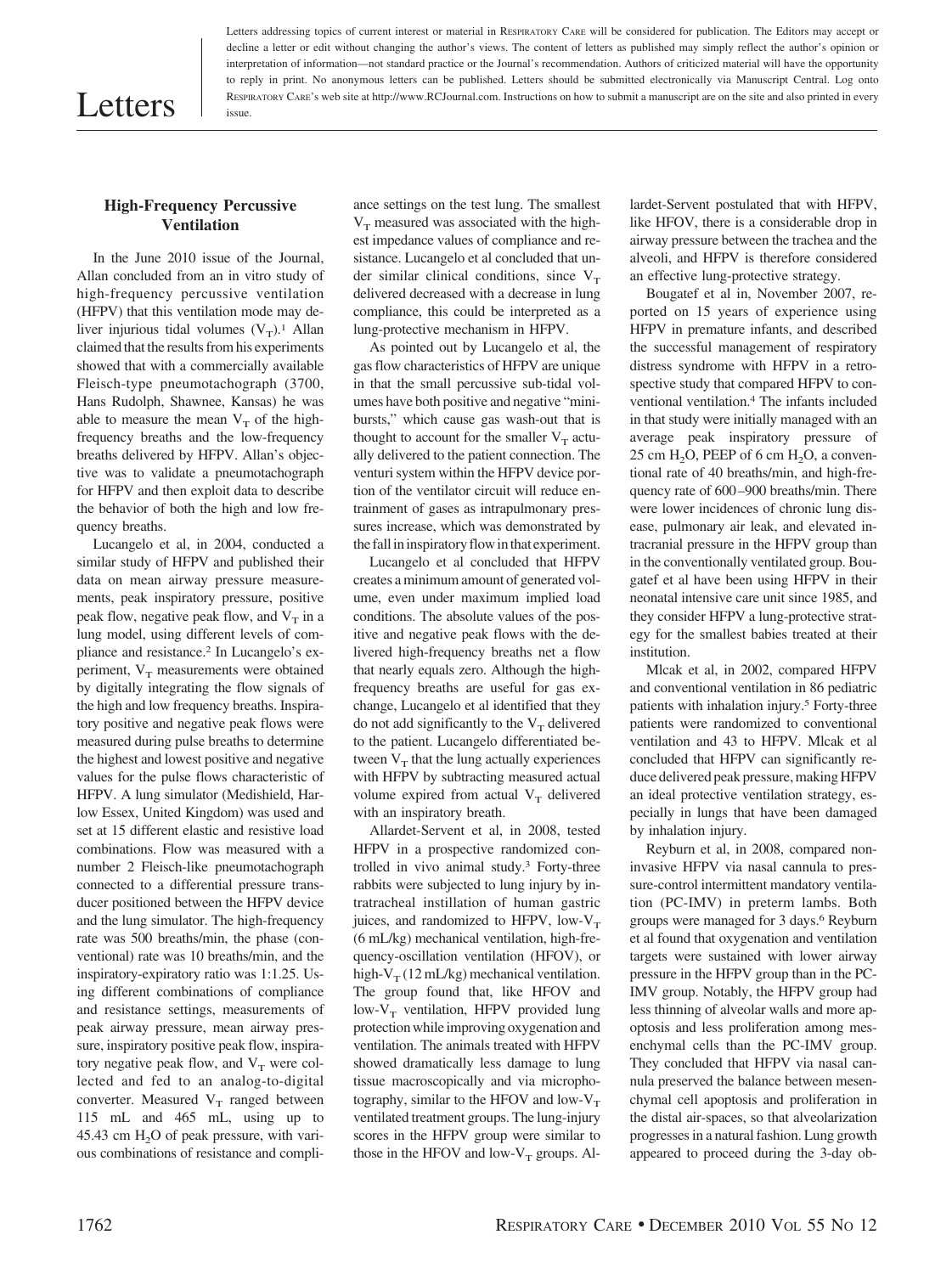servation in the HFPV group but not in the IMV group.

Chung et al (Allan was a co-author) recently published the first randomized controlled trial comparing HFPV and a low- $V<sub>T</sub>$ strategy in severely burned adult patients.7 Over a 3-year period, 62 patients were randomized to either HFPV or a low- $V_T$  strategy, to determine whether HFPV improved clinical outcomes in comparison to a low- $V<sub>T</sub>$ strategy. There was no difference in ventilator-free days at 28 days (the primary end point), but the number of patients who needed a rescue ventilation mode and the number of patients with barotrauma were significantly higher with the low- $V_T$  strategy than with HFPV. Both the need for rescue ventilation and barotrauma were secondary end points in that randomized controlled trial.

Chung et al concluded that there was no significant difference in lung protection between the low- $V_T$  group and the HFPV group, and that HFPV was at least no more harmful than their low- $V_T$  strategy. In fact, HFPV may be more protective, since the incidence of barotrauma in the low- $V_T$  group was higher. For burn patients with and without inhalation injury, the low- $V_T$  strategy was inadequate in obtaining the oxygenation and ventilation goals.

The aforementioned papers describe delivered  $V_T$  and peak pressure during HFPV that is in stark disagreement with the data described in the Allan study.<sup>1</sup> Many more scientific papers exist that dispute the results that Allan described in his in vitro model and lead him to conclude that typical HFPV settings could be injurious to the lungs.

If Allan's objective was to validate the pneumotachograph, as stated in the abstract, then his paper lacked an explanation of how he accomplished that objective in that in vitro study. Since that pneumotachograph is the only one of its kind and not readily available to others, a control using volume ventilation with a conventional ventilator may have helped convince readers that his results were accurate. According to the manufacturer of the pneumotachograph, during the experiment conducted by Allan, there was "not a way to measure the high-frequency volumes correctly" (Hans Rudolph, Shawnee, Kansas) with the pneumotachograph used in the experiment.

Allan had the notion that he if he calculated the  $V_T$  of the high-frequency breaths and the low-frequency breaths separately and used an equation he could extrapolate the actual  $V_T$  delivered to the patient interface in the circuit. That notion convinces us that Allan does not fully understand the mechanism of breath delivery and gas-flow characteristics of HFPV if he tried to separate these measurements.

The  $V_T$  values derived in Allan's experiment were actually the sum of the measured high-frequency breaths and the lowfrequency breaths, which would grossly inflate the size of the actual  $V_T$  delivered at the patient connection. What Allan did not account for was the gas-flow delivery characteristics of HFPV that Lucangelo so eloquently describes in his experiments.2,8 If Allan had accounted for the wash-out flow of the high-frequency breaths by measuring the inspiratory positive peak flow and the inspiratory negative peak flow, he would not have obtained the high  $V_T$  measurements that he reported. The high-frequency breaths delivered by HFPV are not cumulative delivered tidal volumes. Overlooking that important fact about HFPV(that highfrequency breaths are not cumulative in relation to  $V_T$ ) was an oversight by Allan. His claim that his in vitro study is the first to "provide an accurate and precise measurement of 2 separate HFPV gas-flow patterns" suggests that he overlooked the elegant work by Lucangelo et al. Allan should have remarked on the differences between his in vitro study and the work of his predecessors.

Very seldom are high-frequency ratesless than 400-450 breaths/min used clinically. The typical clinical rate range, as indicated in previous scientific papers describing HFPV, are 500 – 800 breaths/min for adults, with an average of 600 breaths/min. For smaller children and infants, 600 – 900 breaths/min is typically used to provide optimal oxygenation and ventilation. Allan measured the  $V_T$  of high-frequency rates less than 400 breaths/min and considered those rates as "typical" HFPV settings.

Although Allan's study was an honest attempt to measure the  $V_T$  created by HFPV, the study design was flawed and therefore the conclusions were inaccurate. If it were true that HFPV delivers a mean  $V_T$  of 1,337 mL, it would be impossible to deliver HFPV in neonatal and pediatric intensive care units. How could a ventilator that generates such high  $V_T$ , as reported by Allan, be used in burn intensive care units for decades without reports of dangerous levels of volume and pressure being generated by HFPV?

In a recent article in *Chest*, a group recommended HFPV as an alternative ventilation mode for severe hypoxemic respiratory failure.9 HFPV is listed along with HFOV, airway pressure-release ventilation, and extracorporeal membrane oxygenation as alternative ventilation strategies for refractory hypoxemia, and HFPV has a benefit over those other modes in that it mobilizes secretions from the lung periphery to the larger airways. HFPV, along with those other modes, are proposed to be used in an algorithmic approach to managing patients with severe hypoxemia. If this is the recommendation from those esteemed authors, we would not expect them to recommend a mode that could cause lung injury.

The concept of HFPV technology employs pneumatic switches and a series of engineering logic to recruit, stabilize, and ventilate diseased airway structures. Breath delivery to the patient is via an interface that consists of a unique venturi system designed to maintain low  $V_T$  even under conditions of low lung compliance. By delivering what are referred to as "percussive high-frequency sub-tidal volumes" in a stepwise fashion, HFPV recruits alveoli without airway hyperinflation. Precise engineering and appropriate clinical application make HFPV a lung-protective strategy that has saved many lives in the past and will continue to do so in the future.

#### **Kathy Short RRT RN**

Respiratory Care and Pulmonary **Diagnostics** University of North Carolina Hospitals Chapel Hill, North Carolina

#### **Adel Bougatef MD PhD**

Neonatal Intensive Care UZ Brussel Brussels, Belgium

### **Felix Khusid RRT-NPS RPFT**

Respiratory Therapy and Pulmonary Physiology Center Methodist Hospital Brooklyn, New York

> **Brent D Kenney RRT** Respiratory Care Mercy St John's Hospital

> > Springfield, Missouri

#### **Kenneth Miller MEd RRT-NPS**

Lehigh Valley Health Network Allentown, Pennsylvania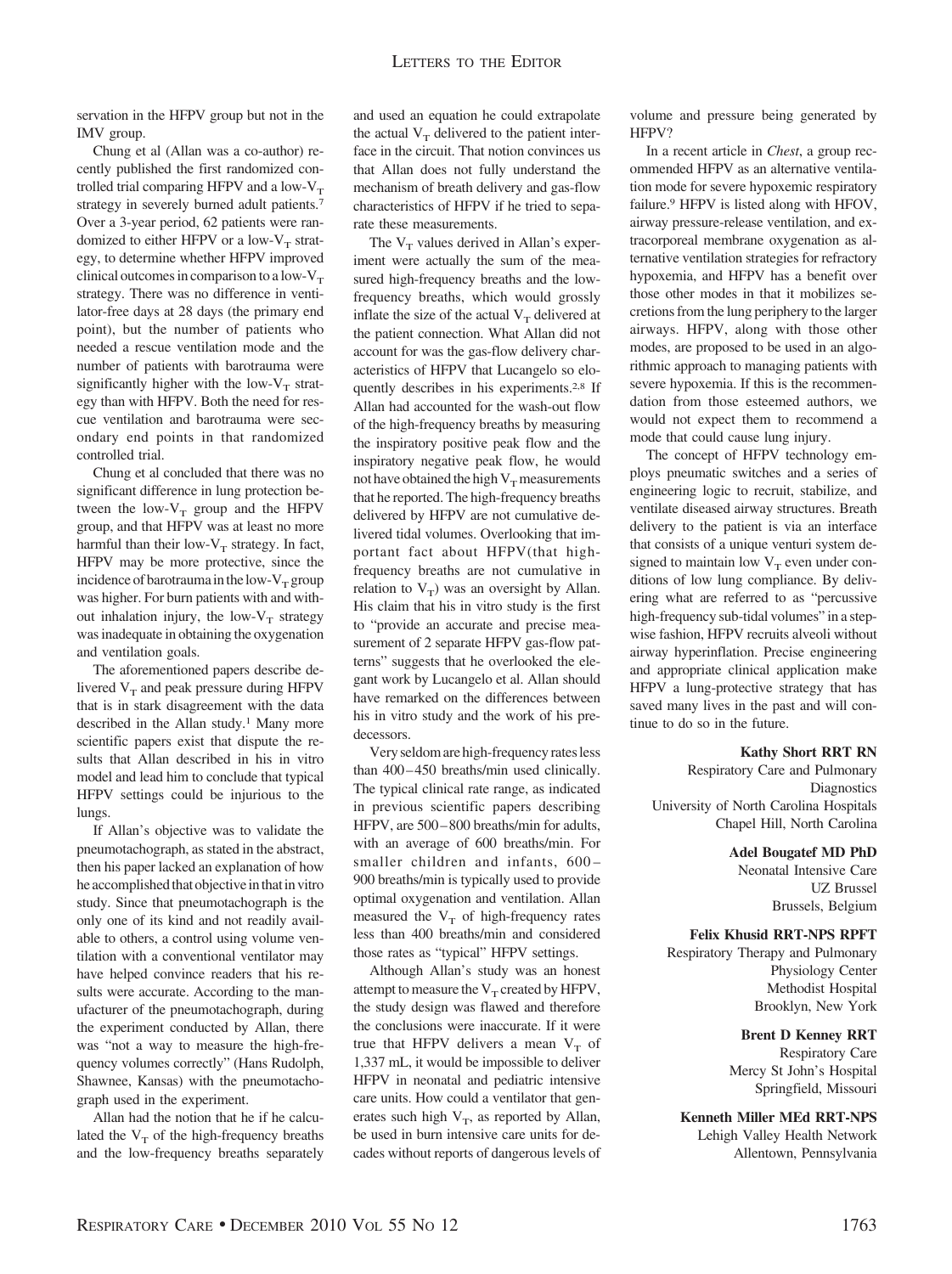#### **REFERENCES**

- 1. Allan P. High-frequency percussive ventilation: pnuemotachograph validation and tidal volume analysis. Respir Care 2010; 55(6):734-740.
- 2. Lucangelo U, Antonaglia V, Zin WA, Fontanesi L, Peratoner A, Bird FM, Gullo A. Effects of mechanical load on flow, volume and pressure delivered by high-frequency percussive ventilation. Respir Physiol Neurobiol 2004;142(1):81-91.
- 3. Allardet-Servent J, Bregeon F, Delpierre S, Steinberg J, Payan M, Ravailhe S, Papazian L. High-frequency percussive ventilation attenuates lung injury in a rabbit model of gastric juice aspiration. Intensive Care Med 2007;34(1):91-100.
- 4. Bougatef A, Casteels A, Cools F, De Wolf D, Foubert L. High frequency percussive ventilation: principle and fifteen years of experience in preterm infants with respiratory distress syndrome. Cuidados Respiratorios. J Respir Care Appl Technol 2007; 2(Suppl 1):39-50.
- 5. Mlcak RP, Suman OE, Sanford AP, Herndon DN. Comparison of high frequency percussive ventilation and conventional. Journal of Burns and Surgical Wound Care 2002;1(1)19:1-6.
- 6. Reyburn B, Li M, Metcalf DB, Kroll NJ, Alvord J, Wint A, Dahl MJ, et al. Nasal ventilation alters mesenchymal cell turnover and improves alveolarization in preterm lambs. Am J Respir Crit Care Med 2008;178(4):407-418.
- 7. Chung KK, Wolf SE, Renz EM, Allan PF, Aden JK, Merrill GA, et al. High-frequency percussive ventilation and low tidal volume ventilation in burns: a randomized controlled trial. Crit Care Med 2010;38(10):1970-1977. DOI: 10.1097/CCM.0b013e3181eb9d0b.
- 8. Lucangelo U, Antonaglia V, Zin WA, Berlot G, Fontanesi L, Peratoner A, et al. Mechanical loads modulate tidal volume and lung washout during high-frequency percussive ventilation. Respir Physiol Neurobiol 2006;150(1):44-51.
- 9. Esan A, Hess DR, George L, Raoof S, Sessler CN. Severe hypoxemic respiratory failure. Part I: ventilatory strategies. Chest 2010;137(5):1203-1216.

#### *The author responds:*

Short and colleagues dispute the findings of my recent pneumotachograph validation study published in RESPIRATORY CARE.<sup>1</sup> Their letter questions the validity of the study and its potential clinical implications, primarily that HFPV may not be synonymous with low-tidal-volume (low- $V_T$ ) ventilation. Citing clinical experience and animal-model

studies, Short et al also remark on the lungprotective effects of HFPV. I also have had extensive clinical experience with HFPV and wish to expand upon the respiratory care community's comprehension of HFPV. My investigations have drawn a balance between noting HFPV's merits and deficits in the hope of improving the understanding of its application.

A pressure-differential pneumotachograph is one of the most accurate means of measuring high-frequency and lowfrequency  $V_T$ . The data reported by Hager et al revealed that a pneumotachograph from the same manufacturer as the one explored in my study1 was as accurate and precise, if not more so, than ultrasonic, heated-wire, and Pitot-tube flow sensors when gauging the volumes administered by HFOV.2 Much of our knowledge regarding high-frequency gas flow is derived from studies that used pneumotachographs and plethysmographic models that have then been extensively validated in both animal models and clinical study.2-8 If Short et al require further corroboration, I recommend they consult the cited studies. It would be erroneous to contend that pneumotachography is the sine qua non for high-frequency- $V_T$  assessment (as I noted in my paper<sup>1</sup>), but the validity of pneumotachography is well founded.

Short et al questioned my pneumotachograph methodology by citing the 2004 study by Lucangelo et al.9 That comparison is inappropriate for 3 reasons. First, the Lucangelo et al study failed to provide validated physical measurements and was thus seriously flawed. Second, that 2004 study used ventilator settings that are not relevant to the clinical management of adult acute lung injury or acute respiratory distress syndrome (ALI/ARDS). Third, Lucangelo et al used a pressure pneumotachograph that employed flow-measurement principles similar to the pneumotachograph I used, yet Short et al criticize such pneumotachograph measurements. I will further discuss the first 2 points.

Validation of sensors is indispensable. Simply interfacing a flow sensor with a test lung provides no assurance that the data obtained is either accurate or precise. A method of ensuring that a flow-sensor's results are valid is to compare the flow-sensor data to that derived from a reference standard device such as a plethysmograph-equivalent glass or metal chamber. With this information an investigator can then report, with confidence, not only that a sensor is accurate and precise, but how error-prone it might be in specific circumstances. My methodology was founded on this time-tested and repeatedly proven validation principle. All flow sensors have faults. What were the problems with the sensor used in the 2004 paper9 by Lucangelo et al? To clarify, the 2004 study was done without an a priori validation of the sensor against an accepted standard. It is thus not possible to know whether those measurements were accurate or precise. Again, is validation important? It depends on how much measurement error one may find acceptable: less than 5%, 20%, or more than 50%? Regrettably, Short et al accepted Lucangelo's 2004 study as "elegant" and beyond doubt.

Short et al further state that "HFPV creates a minimum amount of generated volume, even under maximum implied load conditions." The following fundamental principle is certain: HFPV is a *pressurelimited mode of mechanical ventilation*, and just like any other such mode, it will decrease  $V<sub>T</sub>$  in response to an increase in respiratory-system impedance. If one follows the logic of Short et al, that such a response is lung-protective, then by default any pressure-limited mode must also be lung-protective. Is this regardless of the administered  $V_T$ ? Short et al assumed that, based on the unvalidated data from the 2004 paper,<sup>9</sup> which reported the largest low-frequency  $V_T$ as 465 mL, the greater than 1 L low-frequency  $V_T$  observed in my pneumotachograph study could not be correct. Did they note that the 2004 study's volumes decreased from 465 mL, whereas my measured volumes increased? A simple explanation follows: Lucangelo's group set the ventilator in such a way that it attained a low mean airway pressure of around  $7-8$  cm  $H<sub>2</sub>O$ , whereas I *started* at 10 cm H<sub>2</sub>O and *increased* the pressure from there. Furthermore, Lucangelo et al didn't change their ventilator settings, but instead either tightened the screws on the test lung to decrease compliance (up to 4-fold higher than mine) or narrowed the airway (up to 40-fold higher than mine). Lucangelo's volumes, at unchanged ventilator settings but at increasing impedance, had no other option but to start small and then fall, thus meeting Short's expectation of diminished volumes. Did Short et al examine the mean airway pressures quoted in my RESPIRATORY CARE paper<sup>1</sup> (ie, 10, 20, and 30 cm  $H_2O$ )? These pressures were explored in tandem with increasing inspiratory intervals. Therefore, the volumes that I measured could only have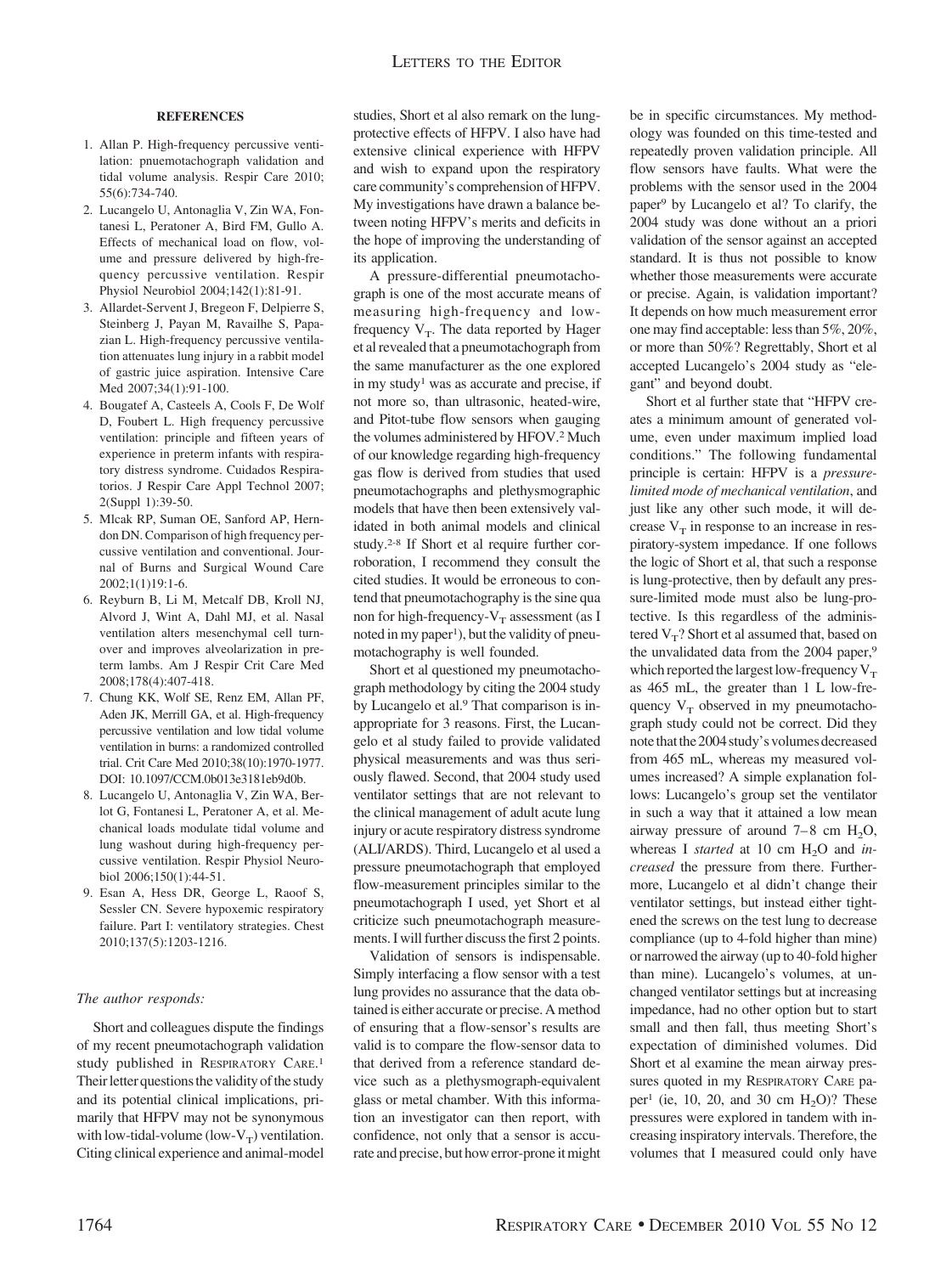increased from the Lucangelo et al starting point. Short et al have mistakenly cited Lucangelo's study to criticize mine, without recognizing that the 2 studies' results are actually in congruity. However, the 2 studies go on to explore HFPV's responses in different manners. The test lung model used in my study had fixed ventilation variables such as lung compliance and resistance. The latter variables were set at levels commonly seen in adult patient with ALI/ARDS. I also contend that the ventilator settings I used closely replicated clinically relevant settings. Velhamos et al (mean airway pressure 29.5 cm H<sub>2</sub>O), Salim et al (mean  $\pm$  SD airway pressure  $23.6 \pm 6.8$  cm H<sub>2</sub>O), Eastman et al (mean  $\pm$  SD airway pressure  $35.0 \pm 8.0 \text{ cm H}_2$ , Chung et al (mean  $\pm$  SD airway pressure 20  $\pm$  10 cm  $H<sub>2</sub>O$ , and others would appear to agree.<sup>10-13</sup>

Further, Short et al quoted peak inspiratory pressures. As with any other pressurelimited mode, peak inspiratory pressure reflects a combination of the effects of respiratory-system resistance and compliance on ventilator flow, whereas mean airway pressure is, in certain settings (eg, in the absence of  $V<sub>T</sub>$  or gas-flow velocity data), a more reasonable reflection of lung compliance and the extent of lung inflation. It is also important to note that peak inspiratory pressure may not be strictly coupled with high-frequency  $V_T$  magnitude.<sup>14</sup> It is for these reasons that I selected mean—and not peak—airway pressure to gauge low and high  $V_T$  responses.

The 2004 Lucangelo et al study9 *did not* provide high-frequency  $V_T$  measurements; they reported on high-frequency flow, which could possibly have been integrated to quantify high-frequency  $V_T$ . In contrast to my study, in which I quantified 2 separate volumes simultaneously, volume data were not reported in the 2004 piece.

Short et al expressed indignation at the large low-frequency volumes I found with HFPV. The following will serve as an illustration of what volumes HFPV can deliver. Airway pressure-release ventilation (APRV) is another example of a pressurelimited mode of mechanical ventilation. APRV, depending on the dynamic impedance of the circuit-airway-lung complex, has been known to administer  $V_T$  in excess of 4 – 8 mL/kg.15,16 These large volumes may be mechanically or spontaneously driven and have raised a note of caution in condoning the application of APRV to all ALI/ ARDS patients in the absence of favorable

large-scale comparative studies. Surely Short et al have encountered such volumes while applying APRV at the bedside or during test-lung teaching opportunities. Importantly, one of their colleagues published the finding that HFPV "*mimics APRV*" but they did not provide  $V_T$  results.<sup>17</sup> Reflect on the fact that the observation of large  $V_T$  arising from a combination of prolonged inspiratory time with or without high airway pressure really isn't novel and occurs daily in every intensive care unit that chooses to either not govern  $V_T$  magnitude or, in the case of HFPV, fails to appreciate the scale of the administered  $V_T$ . Short et al make inappropriate assumptions regarding the high frequency range used by many HFPV investigators (discussed below), which suggests that they are unaware of reports such as the one by Eastman et al, who utilized HFPV with a 6-second inspiratory time at a mean airway pressure in excess of  $30 \text{ cm H}_2O$ .<sup>12</sup> These intervals and pressures are encountered in patients with severe ALI/ ARDS maintained on APRV and, as already discussed in regards to mean airway pressure, with HFPV as well.

Short et al state that "The concept of HFPV technology employs pneumatic switches and a series of engineering logic to recruit, stabilize, and ventilate diseased airway structures." Such comments, by and large excerpts from the manufacturer's manual, have contributed to the inaccessibility of HFPV. I believe this discussion should have lent affirmation to many that HFPV best be considered as a high-frequency variant of a pressure-limited, time-cycled form of mechanical ventilation.

Short et al describe what the pneumotachograph I used measures when they state that HFPV functions "by delivering what is referred to as 'percussive high-frequency sub- $V_T'$  in a step-wise fashion." The pneumotachograph I used did indeed measure that same "step-wise" high-frequency breath to which they attribute HFPV's efficacy. At risk of oversimplification, every upward positive "inspiratory" pressure has a downward "expiratory" pressure. For our purposes we can substitute flow or volume in the place of pressure. The pneumotachograph software sampled (at 500 Hz [ie, 500 cycles/s]) each and every highfrequency deflection and took the difference between the upward and downward phases over the time interval of a low-frequency breath to derive a net low-frequency  $V_T$ . Each low-frequency  $\mathbf{V}_{\mathrm{T}}$  was assessed starting from the first high-frequency breath that initiated a lung inflation, and ending with the high-frequency breath that preceded passive deflation. Contrary to the interpretation of Short et al, the separate high-frequency V<sub>T</sub> were not subsequently *added* to the lowfrequency volume. I then further *validated* the flow sensor methodology specifically to HFPV by using an established process (a glass-bottle plethysmograph and a mechanical lung) and showed that the sensor-measured high and low frequency volumes were accurate to within 2%, as is consistent with standard Bland-Altman analysis. Clinicians and investigators may differ with respect to interpretation of HFPV gas-flow patterns, but such exchanges could benefit from a validated flow sensor measurement.

Short et al state that, "Very seldom are high-frequency rates less than 400-450 breaths/min used clinically." Salim et al (as low as  $350$  cycles/min),<sup>11</sup> Hall et al (who used a *starting* frequency of 450 cycles/ min and used frequency-reduction as an option to address hypercarbia),<sup>18</sup> Hurst et al (who *started* at 250 cycles/min),<sup>19</sup> Cioffi et al (who used a frequency as low as 200 cycles/min),20 Eastman et al (who noted a lower-limit frequency capability of 200 cycles/min),<sup>12</sup> and other HFPV investigators<sup>21</sup> might disagree. Short et al may be unacquainted with the published research proposals made by other HFPV investigators, which include an HFPV frequency-based study arm with a frequency of 3 Hz (180 cycles/min).18 I would caution Short et al against generalizing their practice to all HFPV-experienced clinicians. For instance, in adults, HFOV settings as low as 3 Hz have been utilized with no associated increase in untoward effects relative to higher-frequency approaches.22 Furthermore, some experts are concerned that higher frequencies (up to 12 Hz) may also incur a form of ventilator-induced lung injury known as frequency-induced stretch.23 It seems prudent to gather more flow-sensorderived bedside data to fully understand the impact of HFPV on patients (as has been done with HFOV) before embarking on a potentially myopic frequency mandate.

My RESPIRATORY CARE paper's conclusions were criticized by noting that neonatal and pediatric patients have tolerated HFPV treatment; yet I used an *adult* model, with a respiratory-system impedance equivalent to that of an *adult,* in conjunction with mainly *adult-size* endotracheal tubes. To extrapolate my adult-model data to pediatric—let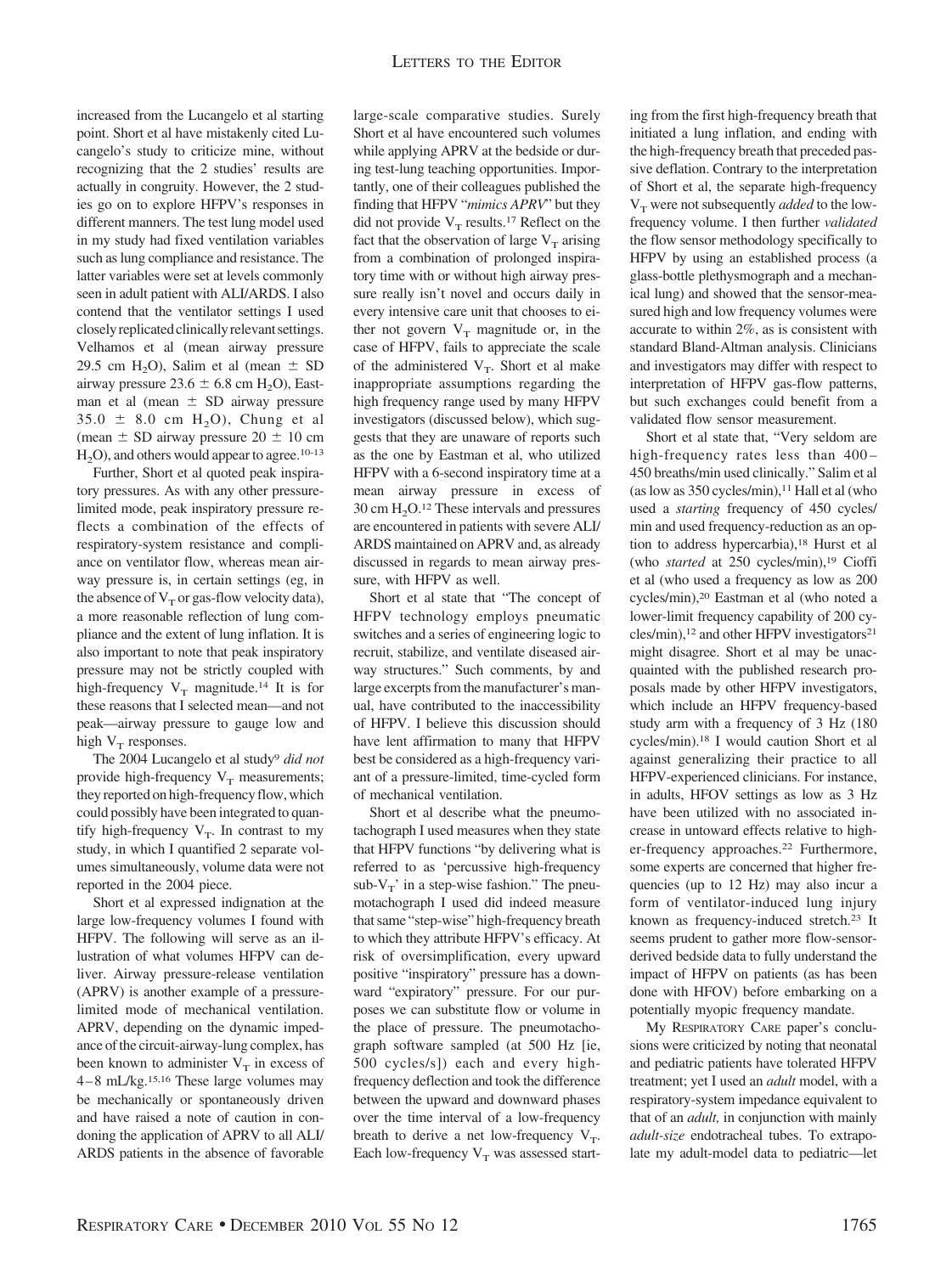alone neonatal—applications is inappropriate. A neonatal or pediatric test-lung exploration of HFPV with an appropriate-size endotracheal tube and ventilator circuit is needed. Indeed, the study by Lucangelo et al<sup>9</sup> appears more representative of a neonatal scenario.

In reference to clinical studies, Short et al state that those studies "describe delivered  $V_T$  and peak pressure during HFPV...." That is incorrect. There are no *clinical* studies. Only test-lung models have been used to measure and describe HFPV-delivered high and low frequency  $V_T$ .

Short et al discussed HFPV's clinical and animal-model derived attributes with the connotation that HFPV be deemed comparable to low- $V_T$  ventilation. I recently reviewed24 the evidence in support of HFPV, and none of the evidence is from large-scale randomized prospective trials.24 This is not a denunciation of HFPV but a concession. Like many other ventilator or adjunctive modalities that had early clinical success (eg, HFOV, inhaled nitric oxide, etc), additional research is necessary before HFPV can be considered a standard of care for ALI/ARDS management. I am not alone in this belief.<sup>21,25</sup> I too have accessed HFPV's "rescue" role but emphasize that that does not yet equate to HFPV being a standard of care for ALI/ ARDS. Low- $V_T$  ventilation should play an integral part of any lung-protective strategy, and once its HFPV-based delivery is assured, could potentially promote the positive effects ofHFPV onALI/ARDS-associated outcomes.

Short et al criticized a recently published clinical trial by Chung et al,13 a study in which I was a participant. The fundamental reason for developing a pneumotachograph was to ensure that low- $V_T$  was being given to ALI/ARDS patients. Clearly, it is this population in which mortality has improved most from low- $V_T$  strategies. The aforementioned burn-center study was neither powered to determine the "lung-protective" effects of HFPV in ALI/ARDS nor to ascertain a difference in mortality relative to that of low- $V_T$  algorithms. Inhalation injury should not be equated with the more common causes of ALI/ARDS, as many severe-burn patients were excluded from the benchmark low- $V_T$ studies.26 The Chung et al study13 lent support to the important role HFPV may play in the management of inhalation injury. Confirmatory studies are warranted. From an educational perspective, I think it also important to bring attention to the minimal cuff deflation that was used in the burncenter study. Endotracheal tube cuff deflation may reduce both high and low frequency  $V_T$  magnitude and thus may decrease the risk of volutrauma (Allan et al14,24 and unpublished observations).

Was the use of a pneumotachograph reasonable? Were there any other methods available to ascertain the precision and accuracy of the sensor? Is further study warranted? The answer to all of these questions is an emphatic "yes" and I have elaborated on these points. From this perspective, I performed both an in-depth flow-sensor validation and a subsequent descriptive analysis of HFPV waveforms. The overarching goal of my RESPIRATORY CARE paper<sup>1</sup> was to help consolidate the role of HFPV in the broad scheme of low- $V_T$  ventilation which, as required by the medical community as a whole, is a prerequisite to lung-protective ventilation. My work was apparently misinterpreted as a condemnation of HFPV, when in fact it was an effort to objectively contribute to our understanding of this useful ventilation mode. Rather than accepting the paper as is, the study was criticized by comparison with unvalidated data obtained at clinically irrelevant ventilator settings for the adult ALI/ARDS patient, misconceptions, and reference to non-applicable patient cohorts. Rather than a collegial exchange, emotions appear to have been interjected. This dialogue demonstrates that our collective awareness of the mechanistic and physiologic effects of HFPV is relatively limited, but, reassuringly, the accumulating evidence in support of both the beneficence and efficacy of HFPV continues to invigorate exploration.

I am neither an advocate for, nor endorse, any particular pneumotachograph make or manufacturer. However, the manufacturer of the flow sensor in question stands by the integrity of its measurement capacity and derived data (Gilbert Snedden and Aaron Dirks, personal communication, Hans-Rudolph, Shawnee, Kansas). The flow sensor, software, and test lung I used are commercially available.

#### **Patrick F Allan MD**

Pulmonary Medicine Service Landstuhl Regional Medical Center Landstuhl, Germany

The author has disclosed no conflicts of interest.

#### **REFERENCES**

- 1. Allan P. High-frequency percussive ventilation: pnuemotachograph validation and tidal volume analysis. Respir Care 2010; 55(6):734-740.
- 2. Hager DN, Fuld M, Kaczka DW, Fessler HE, Brower RG, Simon BA. Four methods of measuring tidal volume during high-frequency oscillatory ventilation. Crit Care Med 2006;34(3):751-757.
- 3. Courtney SE, Weber KR, Spohn WA, Malin SW, Bender CV, Gotshall RW. Measurement of tidal volume using a pneumotachometer during high-frequency oscillation. Crit Care Med 1990;18(6):651-653.
- 4. Hoskyns EW, Milner AD, Hopkin IE. Measurement of tidal lung volumes in neonates during high-frequency oscillation. J Biomed Eng 1992;14(1):16-20.
- 5. Sedeek KA, Takeuchi M, Suchodolski K, Kacmarek RM. Determinants of tidal volume during high frequency oscillation. Crit Care Med 2003;31(1):227-231.
- 6. Chan V, Greenough A, Milner AD. The effect of frequency and mean airway pressure on volume delivery during high-frequency oscillation. Pediatr Pulmonol 1993; 15(3):183-186.
- 7. Dimitriou G, Greenough A, Kavvadia V, Milner AD. Volume delivery during high frequency oscillation. Arch Dis Child Fetal Neonatal Ed 1998;78(2):F148-F150.
- 8. Scalfaro P, Pillow JJ, Sly PD, Cotting J. Reliable tidal volume estimates at the airway opening with an infant monitor during highfrequency oscillatory ventilation. Crit Care Med 2001;29(10):1925-1930.
- 9. Lucangelo U, Antonaglia V, Zin WA, Fontanesi L, Peratoner A, Bird FM, Gullo A. Effects of mechanical load on flow, volume and pressure delivered by high-frequency percussive ventilation. Respir Physiol Neurobiol 2004;142(1):81-91.
- 10. Velmahos GC, Chan LS, Tatevossian R, Cornwell EE, Dougherty WR, Escudero J, Demetriades D. High-frequency percussive ventilation improves oxygenation in patients with ARDS. Chest 1999;116(2):440- 446.
- 11. Salim A, Miller K, Dangleben D, Cipolle M, Pasquale M. High-frequency percussive ventilation: an alternative mode of ventilation for head-injured patients with adult respiratory distress syndrome. J Trauma 2004; 57(3):542-546.
- 12. Eastman A, Holland D, Higgins J, Smith B, Delagarza J, Olson C, et al. High-frequency percussive ventilation improves oxygenation in trauma patients with acute respiratory distress syndrome: a retrospective review. Am J Surg 2006;192(2):191-195.
- 13. Chung KK, Wolf SE, Renz EM, Allan PF, Aden JK, Merrill GA, et al. High-frequency percussive ventilation and low tidal vol-